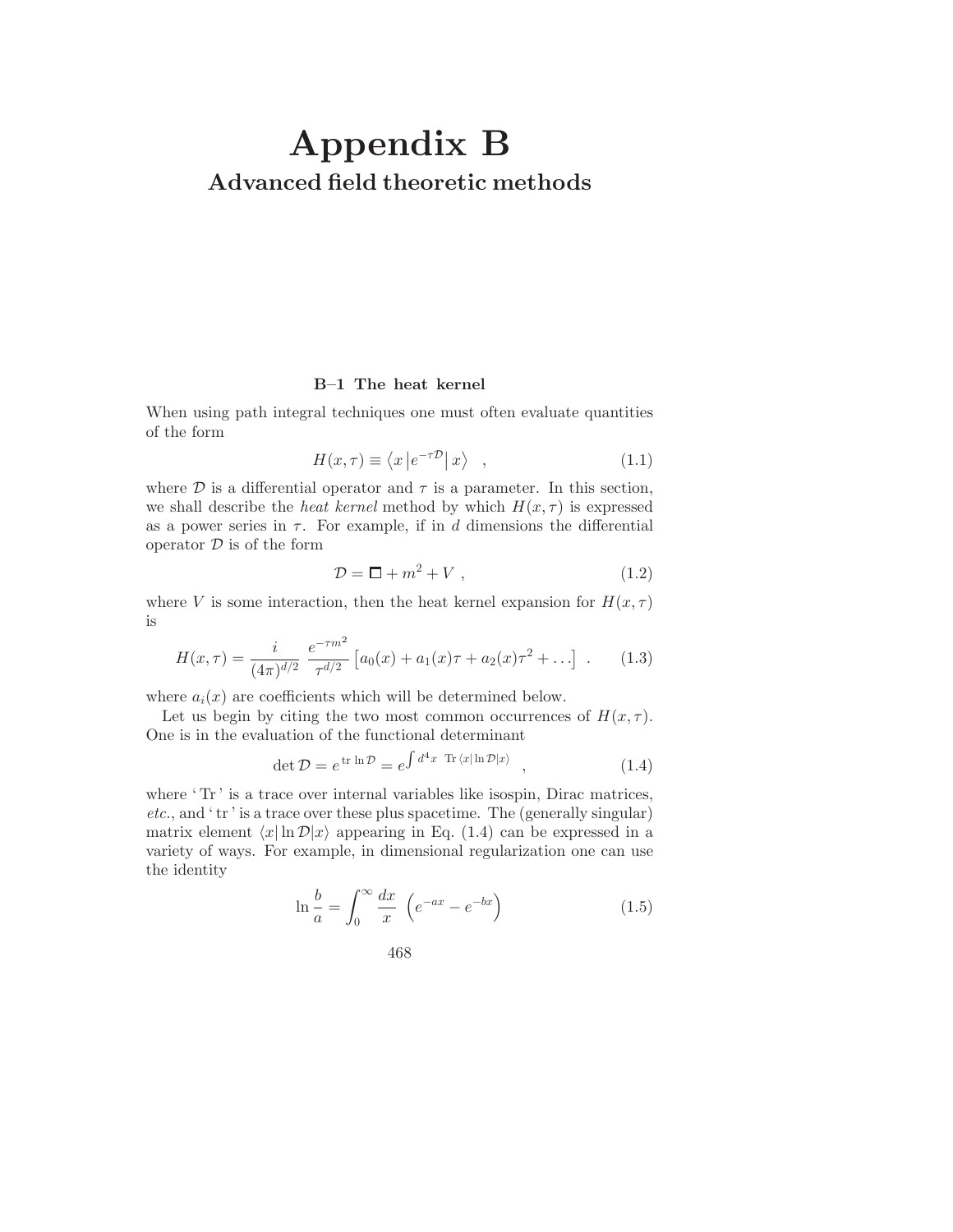to write

$$
\langle x|\ln \mathcal{D}|x\rangle = -\int_0^\infty \frac{d\tau}{\tau} \langle x|e^{-\tau \mathcal{D}}|x\rangle + C , \qquad (1.6)
$$

where  $C$  is a divergent constant having no physical consequences. Substituting Eq. (1.3) into the above yields

$$
\langle x | \ln \mathcal{D} | x \rangle - C = -\frac{i}{(4\pi)^{d/2}} \sum_{n=0}^{\infty} m^{d-2n} \Gamma \left( n - \frac{d}{2} \right) a_n(x) . \tag{1.7}
$$

The divergences in the series representation arise from the Γ-function and are restricted in four dimensions to the terms  $a_0(x), a_1(x), a_2(x)$ .

The heat kernel can likewise be used to analyze the functional determinant in alternative regularization procedures, such as zeta-function regularization. Here, one expresses the matrix element  $\langle x| \ln \mathcal{D} |x \rangle$  as

$$
\langle x | \ln \mathcal{D} | x \rangle = -\left\langle x \left| \left[ \frac{d}{ds} e^{-s \ln \mathcal{D}} \right]_{s=0} \right| x \right\rangle
$$
  
=  $-\left[ \frac{d}{ds} \left\langle x \left| \frac{1}{\mathcal{D}^s} \right| x \right\rangle \right]_{s=0} = -\frac{d}{ds} \xi_{\mathcal{D}}(x, s) \Big|_{s=0},$  (1.8)  

$$
\xi_{\mathcal{D}}(x, s) \equiv \frac{1}{\Gamma(s)} \int_0^\infty d\tau \, \tau^{s-1} H(x, \tau) .
$$

The penultimate equality in Eq. (1.8) is obtained from repeated formal differentiation of Eq. (1.6) with respect to D. Upon expanding the  $H(x, \tau)$ term in  $\xi_{\mathcal{D}}(x, s)$ , one arrives at the desired power series expansion of  $\langle x | \ln \mathcal{D} | x \rangle$ . This usage is applied in the next section.

The other main use of the heat kernel is in the regularization of anomalies. Often one is faced with making sense of Tr  $\langle x | O(x) | x \rangle$ , where O is a local operator. Although such quantities are generally singular, they can be defined in a gauge-invariant manner by damping out the contributions of large eigenvalues,

$$
\text{Tr}\,\left\langle x\left|O(x)\right|x\right\rangle = \lim_{\epsilon \to 0} \text{Tr}\,\left\langle x\left|O(x)e^{-\epsilon D}\right|x\right\rangle ,\qquad (1.9)
$$

where  $\mathcal D$  is a gauge-invariant differential operator. Again it is only the low-order coefficients, generally those up to  $a_2(x)$ , which contribute in the  $\epsilon \to 0$  limit. We employ this technique in Sects. III–3,4.

As an example of heat kernel techniques, let us consider the following operator defined in d dimensions:

$$
\mathcal{D} = d_{\mu}d^{\mu} + m^2 + \sigma(x) \qquad (d_{\mu} \equiv \frac{\partial}{\partial x^{\mu}} + \Gamma_{\mu}(x)), \qquad (1.10)
$$

where  $\Gamma_{\mu}(x)$  and  $\sigma(x)$  are functions and/or matrices defined in some internal symmetry space. In particular, neither  $\Gamma_{\mu}$  nor  $\sigma$  contains derivative operators. Employing a complete set of momentum eigenstates  $\{|p\rangle\}$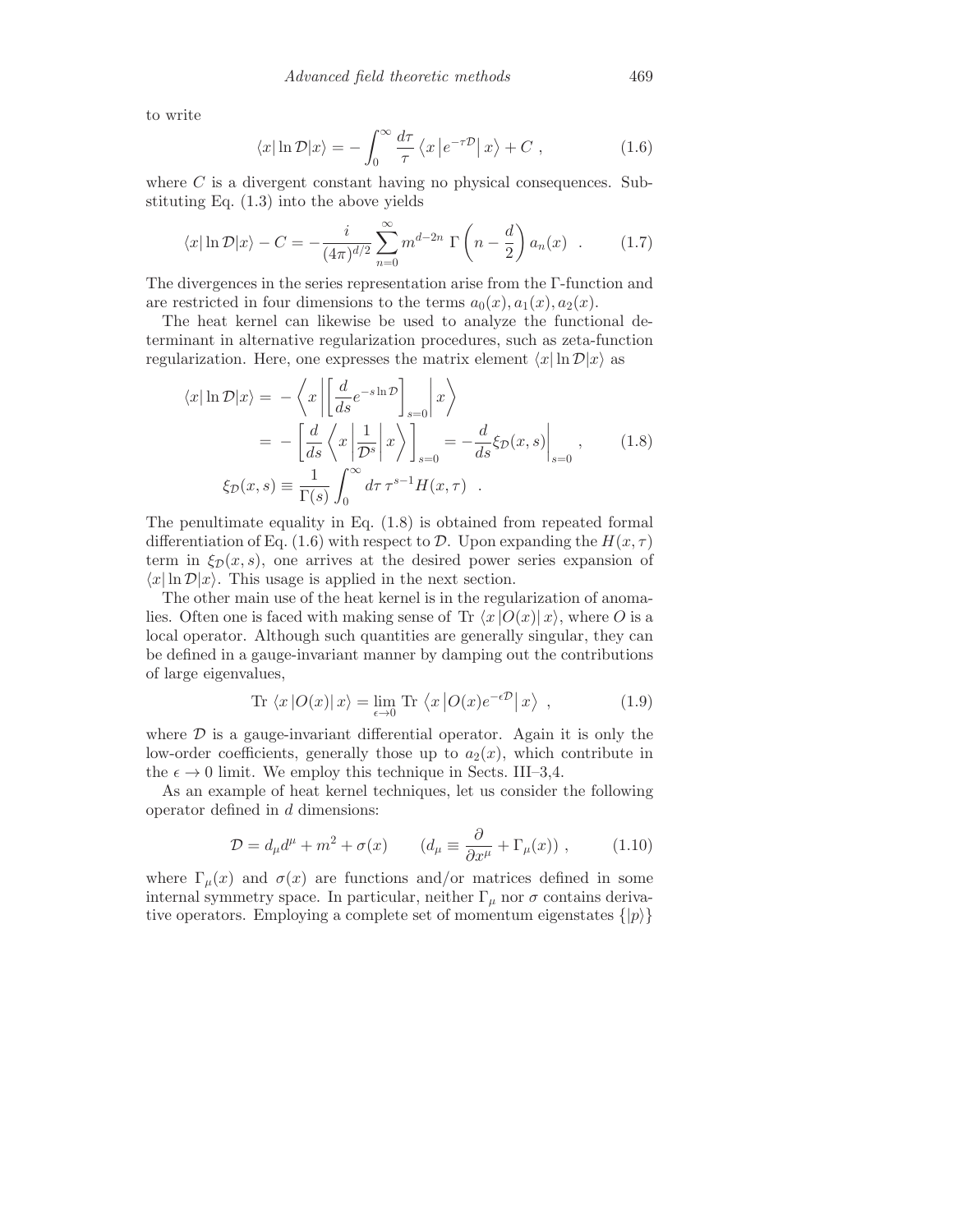allows us to express the heat kernel as

$$
H(x,\tau) = \int \frac{d^d p}{(2\pi)^d} \ e^{-ip\cdot x} e^{-\tau \mathcal{D}} e^{ip\cdot x} \quad , \tag{1.11}
$$

where in  $d$  dimensions, use is made of the relations

$$
\langle p|x\rangle = \frac{1}{(2\pi)^{d/2}} e^{ip\cdot x},
$$
  

$$
\langle x|x'\rangle = \int \frac{d^d p}{(2\pi)^d} e^{ip\cdot (x'-x)} = \delta^{(d)}(x-x'),
$$
  

$$
\langle p'|p\rangle = \int \frac{d^d x}{(2\pi)^d} e^{i(p'-p)\cdot x} = \delta^{(d)}(p'-p) .
$$
 (1.12)

From the identities

$$
d_{\mu}e^{ip\cdot x} = e^{ip\cdot x}(ip_{\mu} + d_{\mu}),d_{\mu}d^{\mu}e^{ip\cdot x} = e^{ip\cdot x}(ip_{\mu} + d_{\mu})(ip^{\mu} + d^{\mu}),
$$
\n(1.13)

we can then write

$$
H(x,\tau) = \int \frac{d^d p}{(2\pi)^d} e^{-\tau \left[ (ip_\mu + d_\mu)^2 + m^2 + \sigma \right]}
$$
  
= 
$$
\int \frac{d^d p}{(2\pi)^d} e^{\tau [p^2 - m^2]} e^{-\tau [d \cdot d + \sigma + 2ip \cdot d]}
$$
 (1.14)

The first exponential factor is simply the free field result, while all the interesting physics is in the second exponential. The latter can be Taylor expanded in powers of  $\tau$ , keeping those terms which contribute up to order  $\tau^2$  after integration over momentum. Note that each power of  $p^2$ contributes a factor of  $1/\tau$ . Thus we obtain the expansion

$$
H(x,\tau) = \int \frac{d^d p}{(2\pi)^d} e^{\tau(p^2 - m^2)} \left[ 1 - \tau [d \cdot d + \sigma] \right.+ \frac{\tau^2}{2} \left[ (d \cdot d + \sigma)(d \cdot d + \sigma) - 4p \cdot d \, p \cdot d \right.+ \frac{4\tau^3}{3!} [p \cdot d \, p \cdot d(d \cdot d + \sigma) + p \cdot d(d \cdot d + \sigma) p \cdot d \right.+ (d \cdot d + \sigma) p \cdot d \, p \cdot d] + \frac{16\tau^4}{4!} p \cdot d \, p \cdot d \, p \cdot d \, p \cdot d + \ldots \right],
$$
 (1.15)

where terms odd in  $p$  have been dropped and we have displayed only those  $\mathcal{O}(\tau^3)$  and  $\mathcal{O}(\tau^4)$  terms which contribute to H at order  $\tau^2$  after  $p$  is integrated over. To perform the integral, it is convenient to continue to euclidean momentum  $p_E = \{p_1, p_2, p_3, p_4 = -ip_0\}$ . Then with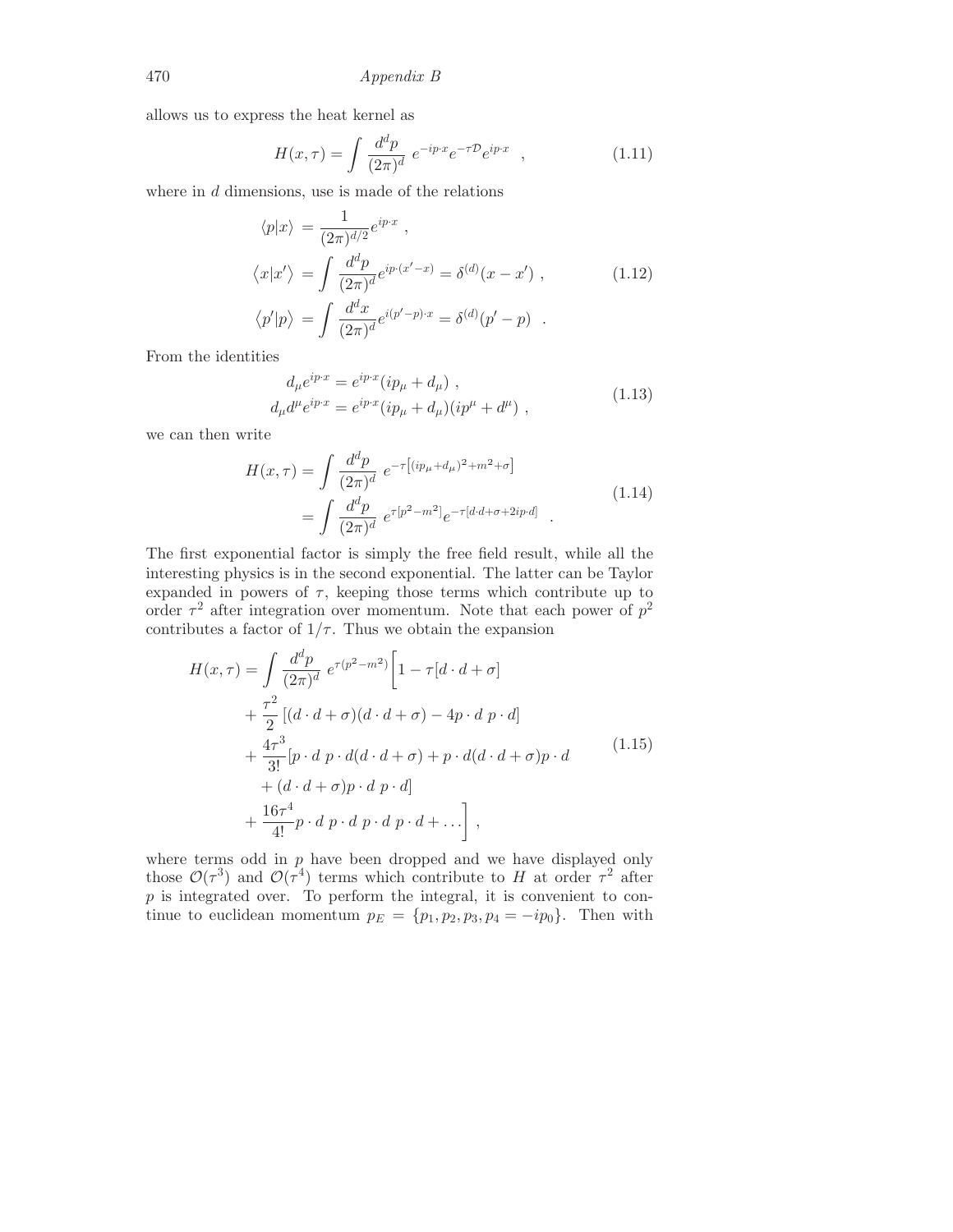the replacement  $p_{\mu}p^{\mu} \rightarrow -|p_{E}^{\mu}p_{E}^{\mu}| = -p_{E}^{2}$ , we obtain

$$
\int \frac{d^d p_E}{(2\pi)^d} e^{-(p_E^2 + m^2)\tau} = \int \frac{d\Omega_d}{(2\pi)^d} \int dp_E \ p_E^{d-1} e^{-(p_E^2 + m^2)\tau}
$$

$$
= \frac{2\pi^{d/2}}{\Gamma(d/2)} \frac{1}{(2\pi)^d} \frac{e^{-m^2\tau} \Gamma(d/2)}{2\tau^{d/2}}
$$

$$
= \frac{1}{(4\pi)^{d/2}} \frac{e^{-m^2\tau}}{\tau^{d/2}},
$$

$$
\int \frac{d^d p_E}{(2\pi)^d} e^{-(p_E^2 + m^2)\tau} p_E^{\mu} p_E^{\nu} = \frac{\delta^{\mu\nu}}{d} \frac{1}{(4\pi)^{d/2}} \frac{e^{-m^2\tau}}{\tau^{d/2+1}} \frac{\Gamma(d/2+1)}{\Gamma(d/2)} \quad (1.16)
$$

$$
= \frac{\delta^{\mu\nu}}{2} \frac{e^{-m^2\tau}}{(4\pi)^{d/2}\tau^{d/2+1}},
$$

$$
\int \frac{d^d p_E}{(2\pi)^d} e^{-(p_E^2 + m^2)\tau} p_E^{\mu} p_E^{\nu} p_E^{\lambda} p_E^{\sigma} = \frac{e^{-m^2\tau}}{(4\pi)^{d/2}\tau^{d/2+2}} \times \frac{(\delta^{\mu\nu}\delta^{\lambda\sigma} + \delta^{\mu\lambda}\delta^{\nu\sigma} + \delta^{\mu\sigma}\delta^{\lambda\nu})}{4}.
$$

Employing these relations to evaluate Eq. (1.14) gives (to second order in  $\tau$ ),

$$
H(x,\tau) = \frac{ie^{-m^2\tau}}{(4\pi)^{d/2}\tau^{d/2}} \times \left[1 - \tau\sigma + \tau^2 \left(\frac{1}{2}\sigma^2 + \frac{1}{12}[d_\mu, d_\nu][d^\mu, d^\nu] + \frac{1}{6}[d_\mu, [d^\mu, \sigma]]\right)\right] \quad , \tag{1.17}
$$

or in the notation of Eq. (1.3),

$$
a_0(x) = 1, \t a_1(x) = -\sigma,
$$
  
\n
$$
a_2(x) = \frac{1}{2}\sigma^2 + \frac{1}{12}[d_\mu, d_\nu][d^\mu, d^\nu] + \frac{1}{6}[d_\mu, [d^\mu, \sigma]]
$$
\n(1.18)

Fermions are treated in a similar manner. For example, the identity

$$
\ln \psi = \frac{1}{2} \ln(\psi \, \psi) \tag{1.19}
$$

allows the same technique to be used for the operator  $\not\!\!\!D \not\!\!\!D$ . In particular let us consider the case where

$$
\mathcal{D} = \partial + i V + i A \gamma_5 \quad . \tag{1.20}
$$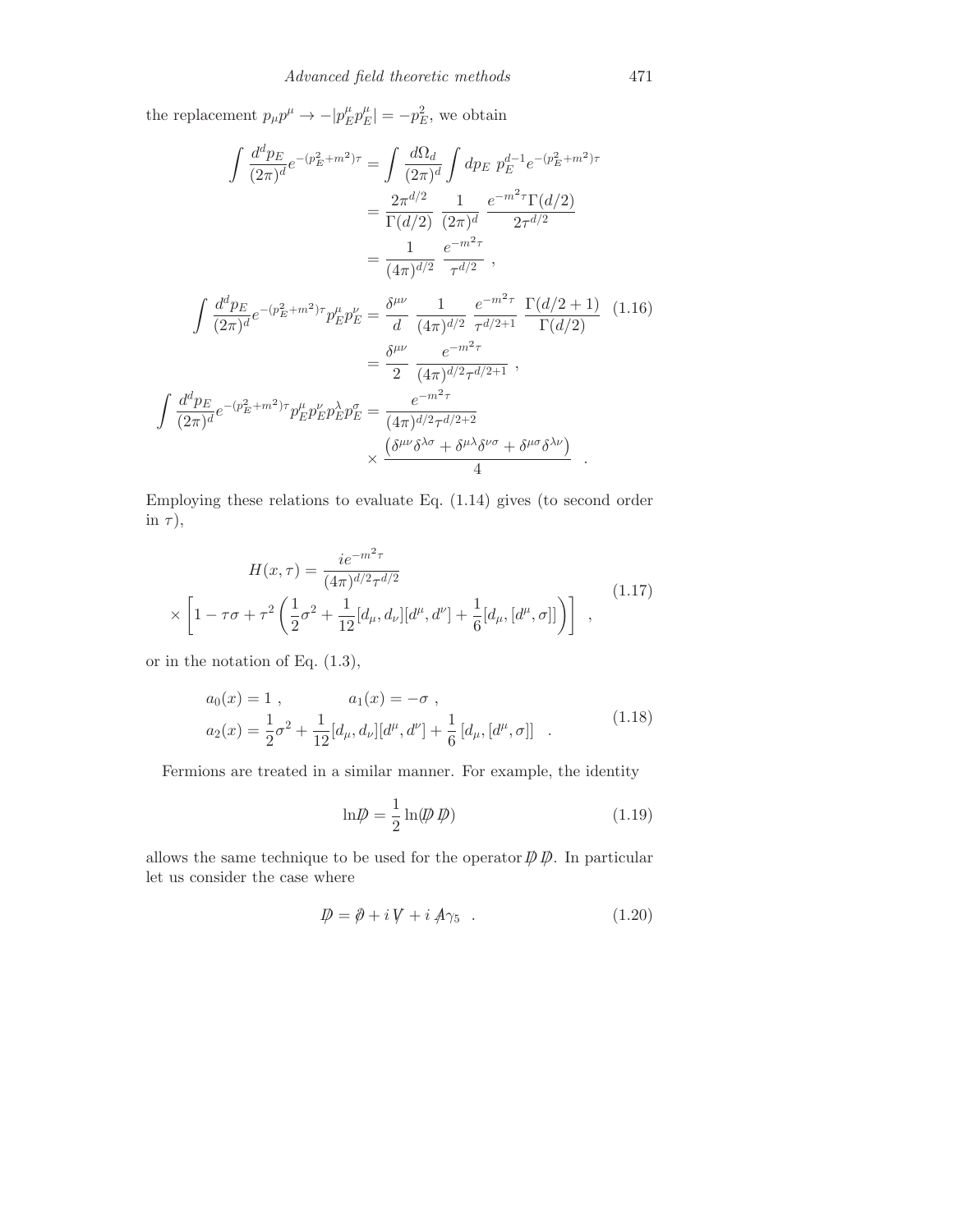With some work, one can cast this into the form of Eq. (1.9) with the identifications

$$
\begin{aligned}\n\mathcal{D} \,\mathcal{D} &\equiv \mathcal{D} = d_{\mu}d^{\mu} + \sigma \;, \\
d_{\mu} &= \partial_{\mu} + iV_{\mu} + \sigma_{\mu\nu}A^{\nu}\gamma_{5} \equiv \partial_{\mu} + \Gamma_{\mu} \;, \\
\sigma &= \frac{1}{2}\sigma_{\mu\nu}V^{\mu\nu} - 2A_{\mu}A^{\mu} + (i\partial_{\mu}A^{\mu} - [V_{\mu}, A^{\mu}])\,\gamma_{5} \;, \\
V_{\mu\nu} &= \partial_{\mu}V_{\nu} - \partial_{\nu}V_{\mu} + i[V_{\mu}, V_{\nu}] + i[A_{\mu}, A_{\nu}] \ .\n\end{aligned} \tag{1.21}
$$

The values of  $a_i(x)$  appearing in Eq. (1.18) can also be used in this case. The heat kernel coefficients have been worked out for more general situations [Gi 75].

## **B–2 Chiral renormalization and background fields**

In this section, we illustrate the method described above while also proving an important result for the theory of chiral symmetry. The goal is to demonstrate that all the divergences encountered at one loop can be absorbed into a renormalization of the coefficients of the  $\mathcal{O}(E^4)$  chiral lagrangian and to identify the renormalization constants. The technique used here, the *background field method*, is of considerable interest in its own right [Sc 51, De 67, Ab 82, Bal 89] and is applicable to areas such as general relativity [BiD 82].

The basic idea of the background field method is to calculate quantum corrections about some nonvanishing field configuration  $\overline{\varphi}$ ,

$$
\varphi(x) = \bar{\varphi}(x) + \delta\varphi(x) \quad , \tag{2.1}
$$

rather than about the zero field,∗ and to then compute the path integral over the fluctuation  $\delta\varphi(x)$ . The result is an effective action for  $\bar{\varphi}$ . This effective action can be expanded in powers of  $\overline{\varphi}$  and applied to matrix elements at tree level, resulting in a description of scattering processes at one-loop order. In the case of the chiral lagrangian, one expands the full chiral matrix

$$
U = \bar{U} + \delta U \quad , \tag{2.2}
$$

where  $U$  satisfies the classical equation of motion. Upon integration over  $\delta U$ , one obtains the one-loop effective action for  $\overline{U}$ . This contains a great deal of information. In particular,  $\overline{U}$  can be expanded in the usual way in terms of a set of external meson fields

$$
\bar{U} = \exp(i\lambda^a \bar{\varphi}^a / F) \quad (a = 1, \dots, 8) \quad . \tag{2.3}
$$

<sup>∗</sup> See the discussion in Appendix A–4.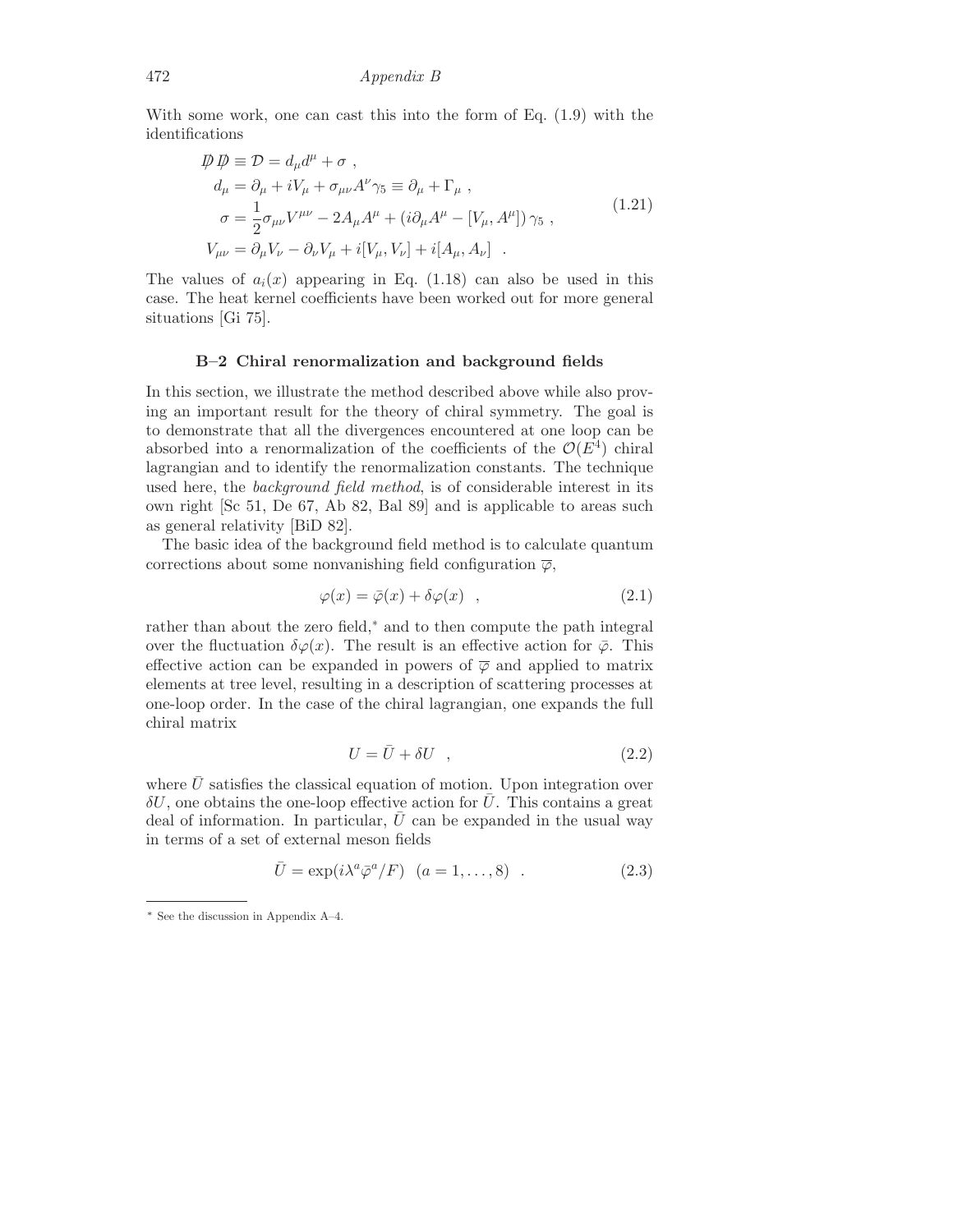Contained in  $S_{\text{eff}}(\bar{U})$  is the effective one-loop action for arbitrary numbers of meson fields. Upon identification of renormalization constants, all processes become renormalized at the same time.

Our starting point is, in the notation of Sect. IV–6, the  $\mathcal{O}(E^2)$  lagrangian

$$
\mathcal{L}_2 = \frac{F_0^2}{4} \operatorname{Tr} \left( D_\mu U D^\mu U^\dagger \right) + \frac{F_0^2}{4} \operatorname{Tr} \left( \chi^\dagger U + U^\dagger \chi \right) \quad . \tag{2.4}
$$

The procedure to follow is rather technical, so let us first quote the end result of the calculation. Upon performing the one-loop quantum corrections, the effective action will have the form

$$
S_{\text{eff}} = S_2^{\text{ren}} + S_4^{\text{ren}} + S_4^{\text{finite}} + \dots
$$

Here the lagrangians in  $S_2^{\text{ren}}$ ,  $S_4^{\text{ren}}$  are the ones quoted in Sect. VII–2, but now with renormalized coefficients. In particular  $S_4^{\text{ren}}$  is the sum  $S_4^{\text{ren}} = S_4^{\text{bare}} + S_4^{\text{div}}$  where, in chiral  $SU(3)$  and employing dimensional regularization,  $S_4^{\text{div}}$  is given by

$$
S_4^{\text{div}} = -\lambda \int d^4x \left[ \frac{3}{32} \left[ \text{Tr} \left( D_\mu U D^\mu U^\dagger \right) \right]^2
$$
  
+  $\frac{3}{16} \text{Tr} \left( D_\mu U D_\nu U^\dagger \right) \text{Tr} \left( D^\mu U D^\nu U^\dagger \right)$   
+  $\frac{1}{8} \text{Tr} \left( D_\mu U D^\mu U^\dagger \right) \text{Tr} \left( \chi^\dagger U + U^\dagger \chi \right)$   
+  $\frac{3}{8} \text{Tr} \left[ D_\mu U D^\mu U^\dagger \left( \chi U^\dagger + U \chi^\dagger \right) \right]$  (2.5)  
+  $\frac{11}{144} \left[ \text{Tr} \left( \chi U^\dagger + U \chi^\dagger \right) \right]^2 + \frac{5}{48} \text{Tr} \left( \chi U^\dagger \chi U^\dagger + U \chi^\dagger U \chi^\dagger \right)$   
+  $\frac{i}{4} \text{Tr} \left( L_{\mu\nu} D^\mu U D^\nu U^\dagger + R_{\mu\nu} D^\mu U^\dagger D^\nu U \right) - \frac{1}{4} \text{Tr} \left( L_{\mu\nu} U R^{\mu\nu} U^\dagger \right)$ 

with

$$
\lambda = \frac{1}{32\pi^2} \left\{ \frac{2}{d-4} - \ln 4\pi - 1 + \gamma \right\} .
$$
 (2.6)

The terms in  $S_4^{\text{div}}$  are all of the same form as the terms in the bare lagrangian at order  $E^4$ . Therefore, all the divergences can be absorbed into renormalized values of these constants. The finite remainder,  $S_4^{\text{finite}}$ , cannot be simply expressed as a local lagrangian, but can be worked out for any given transition. When  $S_4^{\text{div}}$  is added to the  $\mathcal{O}(E^4)$  tree-<br>level lagrangian of Eq. (VII–2.7), the result has the same form but with coefficients

$$
\alpha_i^r = \alpha_i - \gamma_i \lambda \quad , \tag{2.7}
$$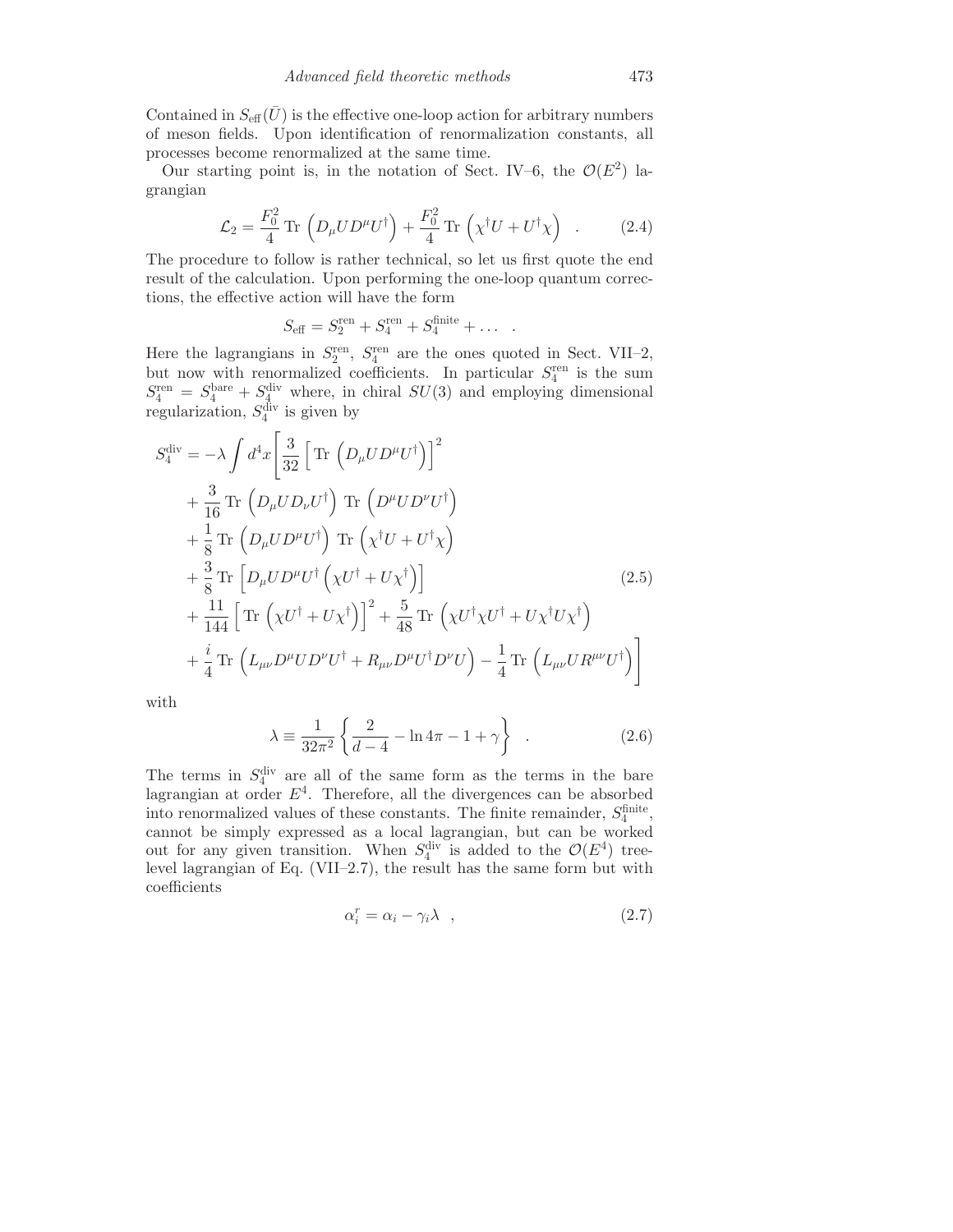474 Appendix B

where the  $\{\gamma_i\}$  are numbers which are given in Table B-1 for both the case of chiral  $SU(2)$  and  $SU(3)$ . Thus the divergences can all be absorbed into the redefined parameters and these in turn can be determined from experiment. Let us now turn to the task of obtaining this result.

In applying the background field method, there are a variety of ways to parameterize  $\delta U$ , and several different ones are used in the literature. The prime consideration is to maintain the unitarity property  $U^{\dagger}U = 1 =$  $(\bar{U}^{\dagger} + \delta U^{\dagger}) (\bar{U} + \delta U)$  along with  $\bar{U}^{\dagger} \bar{U} = 1$ . We shall take

$$
U = \bar{U}e^{i\Delta} \t{,} \t(2.8)
$$

with  $\Delta \equiv \lambda^a \Delta^a$  representing the quantum fluctuations. This choice is made to simplify the algebra in the heat kernel renormalization approach, which we shall describe shortly. Another possible choice is

$$
U = \xi e^{i\eta} \xi \tag{2.9}
$$

with  $\eta = \lambda^a \eta^a$  and  $\xi \xi \equiv \bar{U}$ . These two forms are related by  $\eta = \xi \Delta \xi^{\dagger}$ . Since in the path integral, we integrate over all values of  $\Delta$  (or  $\eta$ ) at each point of spacetime, these two choices are equivalent.

The expansion of the lagrangian in terms of  $\bar{U}$  and  $\Delta$  is straightforward, and we find

$$
\operatorname{Tr}\left(D_{\mu}UD^{\mu}U^{\dagger}\right) = \operatorname{Tr}\left(D_{\mu}\bar{U}D^{\mu}\bar{U}^{\dagger}\right) - 2i \operatorname{Tr}\left(\bar{U}^{\dagger}D_{\mu}\bar{U}\tilde{D}^{\mu}\Delta\right) \n+ \operatorname{Tr}\left[\tilde{D}_{\mu}\Delta\tilde{D}^{\mu}\Delta + \bar{U}^{\dagger}D_{\mu}\bar{U}\left(\Delta\tilde{D}^{\mu}\Delta - \tilde{D}^{\mu}\Delta\Delta\right)\right],
$$
\n
$$
\operatorname{Tr}\left(\chi^{\dagger}U + U^{\dagger}\chi\right) = \operatorname{Tr}\left(\chi^{\dagger}\bar{U} + \bar{U}^{\dagger}\chi\right) + i \operatorname{Tr}\left(\Delta\left(\chi^{\dagger}\bar{U} - \bar{U}^{\dagger}\chi\right)\right) \n- \frac{1}{2}\operatorname{Tr}\left[\Delta^{2}\left(\chi^{\dagger}\bar{U} + \bar{U}^{\dagger}\chi\right)\right],
$$
\n(2.10)

where

$$
\tilde{D}_{\mu}\Delta \equiv \partial_{\mu}\Delta + i[r_{\mu}, \Delta] \quad . \tag{2.11}
$$

Table B–1. Renormalization coefficients

|                                                                                                                                               |  |  |  | $i$ 1 2 3 4 5 6 7 8 9 10 |  |  |
|-----------------------------------------------------------------------------------------------------------------------------------------------|--|--|--|--------------------------|--|--|
| $SU(2)$ $\gamma_i$ $\frac{1}{12}$ $\frac{1}{6}$ 0 $\frac{1}{8}$ $\frac{1}{4}$ $\frac{3}{32}$ 0 0 $\frac{1}{6}$ $-\frac{1}{6}$                 |  |  |  |                          |  |  |
| $SU(3)$ $\gamma_i$ $\frac{3}{32}$ $\frac{3}{16}$ 0 $\frac{1}{8}$ $\frac{3}{8}$ $\frac{11}{144}$ 0 $\frac{5}{48}$ $\frac{1}{4}$ $-\frac{1}{4}$ |  |  |  |                          |  |  |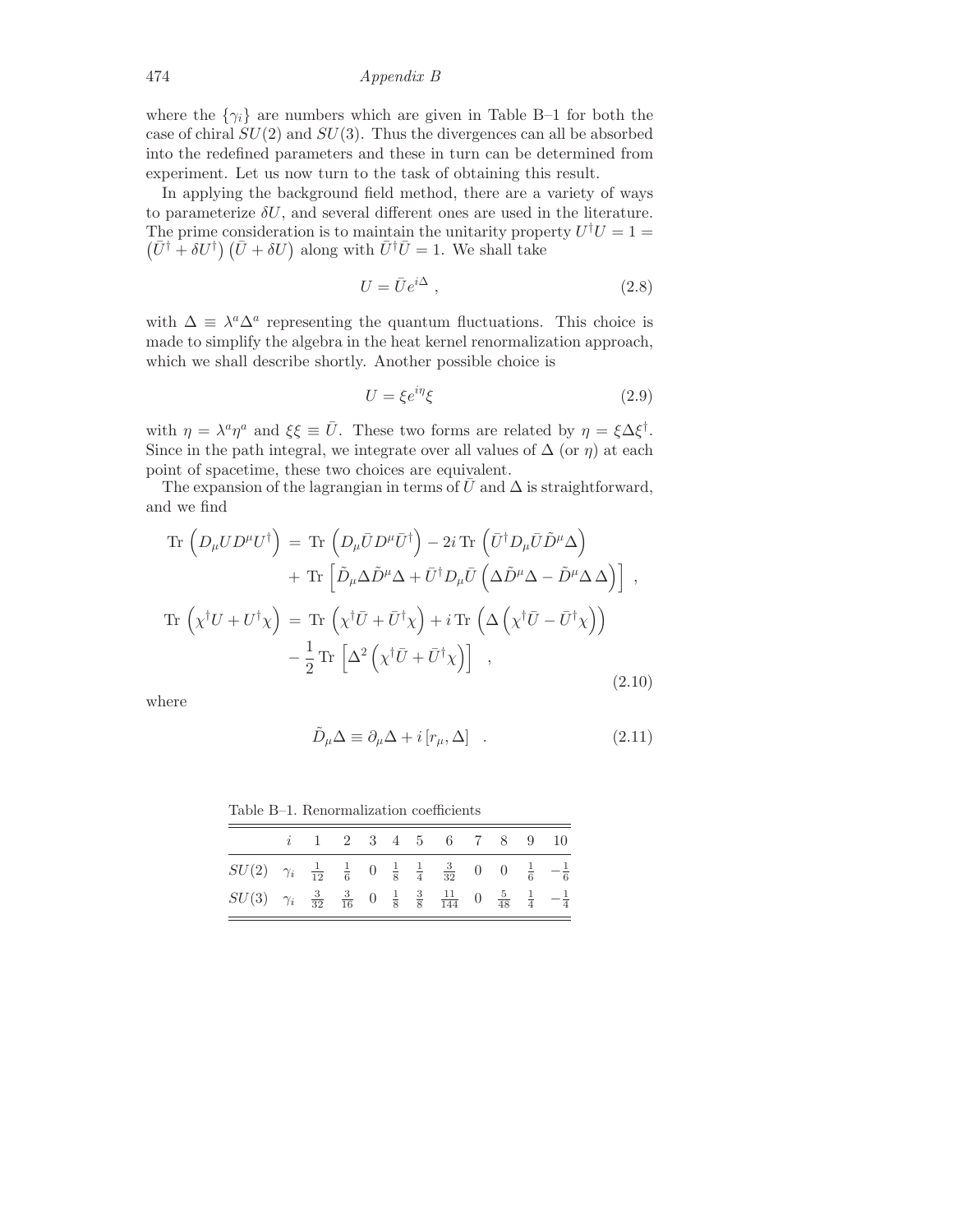Since  $\bar{U}$  satisfies the equation of motion, there is no term linear in  $\Delta$ . One may integrate various terms in the action by parts to obtain

$$
S_2^{(0)} = \int d^4x \left\{ \mathcal{L}_2(\bar{U}) - \frac{F_0^2}{2} \Delta^a \left( d_\mu d^\mu + \sigma \right)^{ab} \Delta^b + \ldots \right\} \tag{2.12}
$$

where

$$
d_{\mu}^{ab} = \delta^{ab}\partial_{\mu} + \Gamma_{\mu}^{ab} ,
$$
  
\n
$$
\Gamma_{\mu}^{ab} = -\frac{1}{4} \text{Tr} \left( \left[ \lambda^{a}, \lambda^{b} \right] \left( \bar{U}^{\dagger} \partial_{\mu} \bar{U} + i \bar{U}^{\dagger} \ell_{\mu} \bar{U} + ir_{\mu} \right) \right) ,
$$
  
\n
$$
\sigma^{ab} = \frac{1}{8} \text{Tr} \left( \left\{ \lambda^{a}, \lambda^{b} \right\} \left( \chi^{\dagger} \bar{U} + \bar{U}^{\dagger} \chi \right) + \left[ \lambda^{a}, \bar{U}^{\dagger} D_{\mu} \bar{U} \right] \left[ \lambda^{b}, \bar{U}^{\dagger} D^{\mu} \bar{U} \right] \right) .
$$
\n(2.13)

The action is now a simple quadratic form, and the path integral may be performed. The only potential complication is the question of interpreting the integration variables. This is referred to as the 'question of the path integral measure'. The integration over all the unitary matrices  $U$  can be accomplished by an integration over the parameters in the exponential

$$
\int [dU] = N \int [d\Delta^a] \;, \tag{2.14}
$$

where  $N$  is a constant which plays no dynamical role. With this identification one obtains

$$
e^{iW_{\text{loop}}} = \int [d\Delta^a] e^{i \int d^4x \frac{F^2}{2} \Delta^a (d_\mu d^\mu + \sigma)^{ab} \Delta^b}
$$
  
= 
$$
(\det [d_\mu d^\mu + \sigma])^{-1/2} = \exp \left\{-\frac{1}{2} \operatorname{tr} \ln (d_\mu d^\mu + \sigma)\right\} .
$$
 (2.15)

Here 'tr' indicates a trace over the spacetime indices as well as over the  $SU(N)$  indices a, b.

The identification of divergences is most conveniently done by using the heat kernel expansion derived earlier in this appendix, where it is shown that all the ultraviolet divergences are contained in the first few expansion coefficients. The relevant terms are

$$
W_{\text{loop}} = \frac{i}{2} \text{tr} \ln \left( d_{\mu} d^{\mu} + \sigma \right)
$$
  
= 
$$
\frac{1}{2(4\pi)^{d/2}} \int d^4 x \lim_{m \to 0} \left\{ \Gamma \left( 1 - \frac{d}{2} \right) m^{d-2} \text{Tr} \sigma \right\}
$$
  
+ 
$$
m^{d-4} \Gamma \left( 2 - \frac{d}{2} \right) \text{Tr} \left( \frac{1}{12} \Gamma_{\mu\nu} \Gamma^{\mu\nu} + \frac{1}{2} \sigma^2 \right) + \dots \right\} ,
$$
 (2.16)

where

$$
\Gamma_{\mu\nu}^{ab} = \partial_{\mu}\Gamma_{\nu}^{ab} - \partial_{\nu}\Gamma_{\mu}^{ab} + \Gamma_{\mu}^{ac}\Gamma_{\nu}^{cb} - \Gamma_{\nu}^{ac}\Gamma_{\mu}^{cb} = [d_{\mu}, d_{\nu}]^{ab} \quad . \tag{2.17}
$$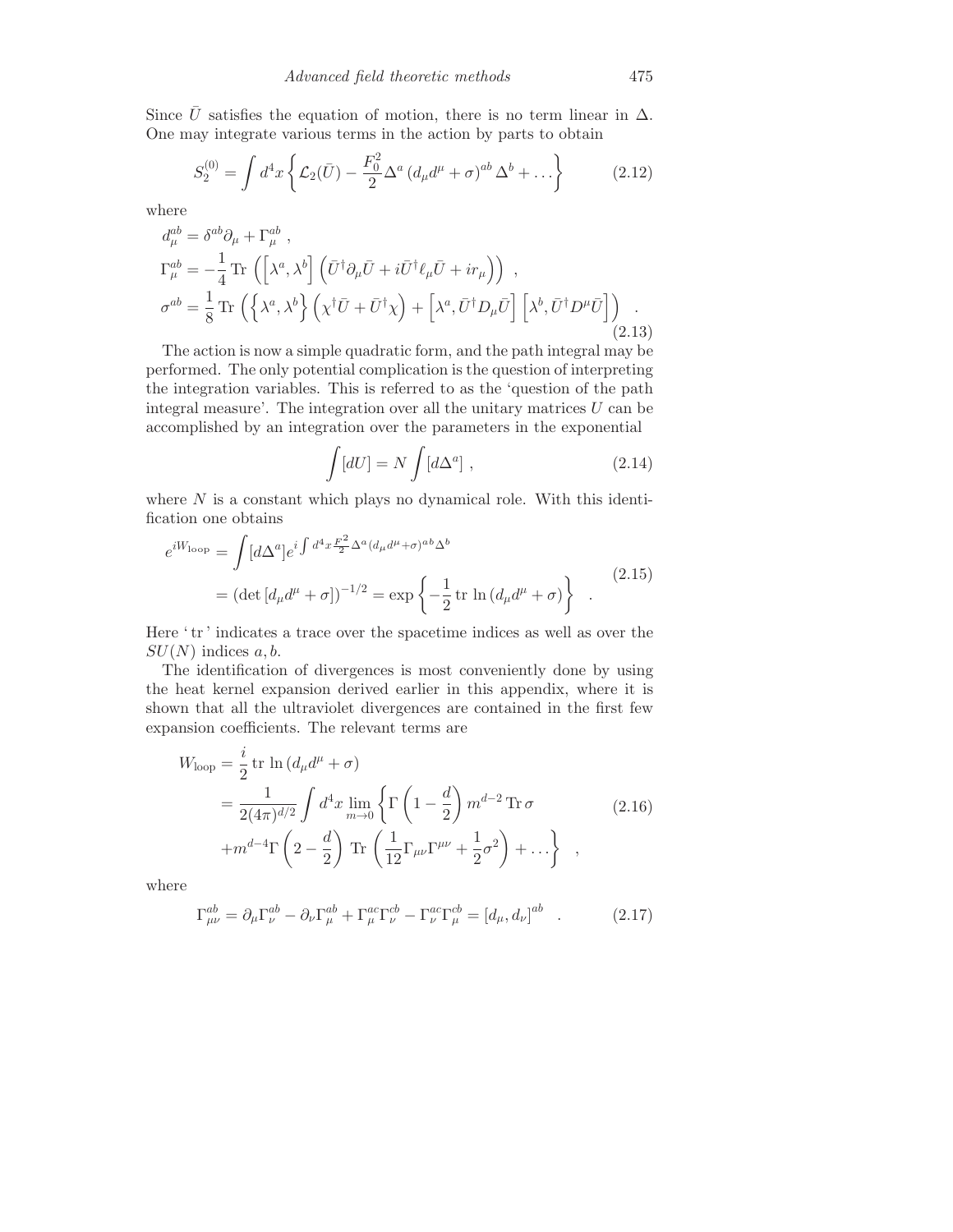476 Appendix B

For  $N_f$  flavors, the operator part of the first term in Eq. (2.16) is

$$
\operatorname{Tr} \sigma = \frac{N_f}{2} \operatorname{Tr} \left( D_\mu \bar{U} D^\mu \bar{U}^\dagger \right) + \frac{N_f^2 - 1}{2N_f} \operatorname{Tr} \left( \chi^\dagger \bar{U} + \bar{U}^\dagger \chi \right) \,. \tag{2.18}
$$

The above two traces are just those which appear in  $\mathcal{L}_2^{(0)}$ , so that they can only modify  $F_{\pi}$  and  $m_{\pi}^2$ . The remaining terms can be worked out with a bit more algebra. Using the identity

$$
\partial_{\mu} \left( \bar{U}^{\dagger} \partial_{\nu} \bar{U} \right) - \partial_{\nu} \left( \bar{U}^{\dagger} \partial_{\mu} \bar{U} \right) = - \left[ \bar{U}^{\dagger} \partial_{\mu} U, \bar{U}^{\dagger} \partial_{\nu} U \right] , \qquad (2.19)
$$

we find for the field strength,

$$
\Gamma_{\mu\nu}^{ab} = \frac{1}{8} \operatorname{Tr} \left\{ \left[ \lambda^a, \lambda^b \right] \left( \left[ \bar{U}^\dagger D_\mu \bar{U}, \bar{U}^\dagger D_\nu \bar{U} \right] + i \bar{U}^\dagger L_{\mu\nu} \bar{U} + i R_{\mu\nu} \right) \right\} \tag{2.20}
$$

This produces, for  $N_f$  flavors in chiral  $SU(N_f)$ ,

Tr 
$$
(\Gamma_{\mu\nu}\Gamma^{\mu\nu}) = \frac{N_f}{8}
$$
 Tr  $(\left[\bar{U}^{\dagger}D_{\mu}\bar{U}, \bar{U}^{\dagger}D_{\nu}\bar{U}\right] \left[\bar{U}^{\dagger}D^{\mu}\bar{U}, \bar{U}^{\dagger}D^{\nu}\bar{U}\right]$   
\n $+ iN_f$  Tr  $(R_{\mu\nu}\partial^{\mu}\bar{U}^{\dagger}\partial^{\nu}\bar{U} + L_{\mu\nu}\partial^{\mu}\bar{U}\partial^{\nu}\bar{U}^{\dagger})$   
\n $- N_f$  Tr  $(L_{\mu\nu}\bar{U}R^{\mu\nu}\bar{U}^{\dagger}) - \frac{N_f}{2}$  Tr  $(L_{\mu\nu}L^{\mu\nu} + R_{\mu\nu}R^{\mu\nu})$ ,  
\nTr  $\sigma^2 = \frac{1}{8}\left[\text{Tr}\left(D_{\mu}\bar{U}D^{\mu}\bar{U}^{\dagger}\right)\right]^2 + \frac{1}{4}\text{Tr}\left(D_{\mu}\bar{U}D_{\nu}\bar{U}^{\dagger}\right)\text{Tr}\left(D^{\mu}\bar{U}D^{\nu}\bar{U}^{\dagger}\right)$   
\n $+ \frac{N_f}{8}\text{Tr}\left(D_{\mu}\bar{U}D^{\mu}\bar{U}^{\dagger}D_{\nu}\bar{U}D^{\nu}\bar{U}^{\dagger}\right) + \frac{2 + N_f^2}{8N_f^2}\left[\text{Tr}\left(\chi\bar{U}^{\dagger} + \bar{U}^{\dagger}\chi\right)\right]^2$   
\n $+ \frac{1}{4}\text{Tr}\left(D_{\mu}\bar{U}D^{\mu}\bar{U}^{\dagger}\right)\text{Tr}\left(\chi\bar{U}^{\dagger} + \bar{U}\chi^{\dagger}\right)$   
\n $+ \frac{N_f}{4}\text{Tr}\left(D_{\mu}\bar{U}D^{\mu}\bar{U}^{\dagger}\left(\chi\bar{U}^{\dagger} + \bar{U}\chi^{\dagger}\right)\right)$   
\n $+ \frac{N_f^2 - 4}{8N_f}\text{Tr}\left(\left(\chi\bar{U}^{\dagger} + \bar{U}\chi^{\dagger}\right)\left(\chi\bar{U}^{\dagger} + \bar{U}\chi^{\dagger}\$ 

The only operator which is not of the same form as the basic  $\mathcal{O}(E^4)$ lagrangian occurs in the first term of Tr  $\Gamma^2$ . However, by use of Eq. (VII–  $2.3$ ) for  $SU(3)$ , it can be written as a linear combination of our standard forms. For  $N_f = 3$ , these add up to the result previously quoted in Eq. (2.5). Here the divergence is in the parameter  $\lambda$ . For convenience in applications, we have added some finite terms to the definitions of  $\lambda$ . The results for  $N_f = 2$  are also quoted in Table B-1, although some of the operators are redundant for that case.